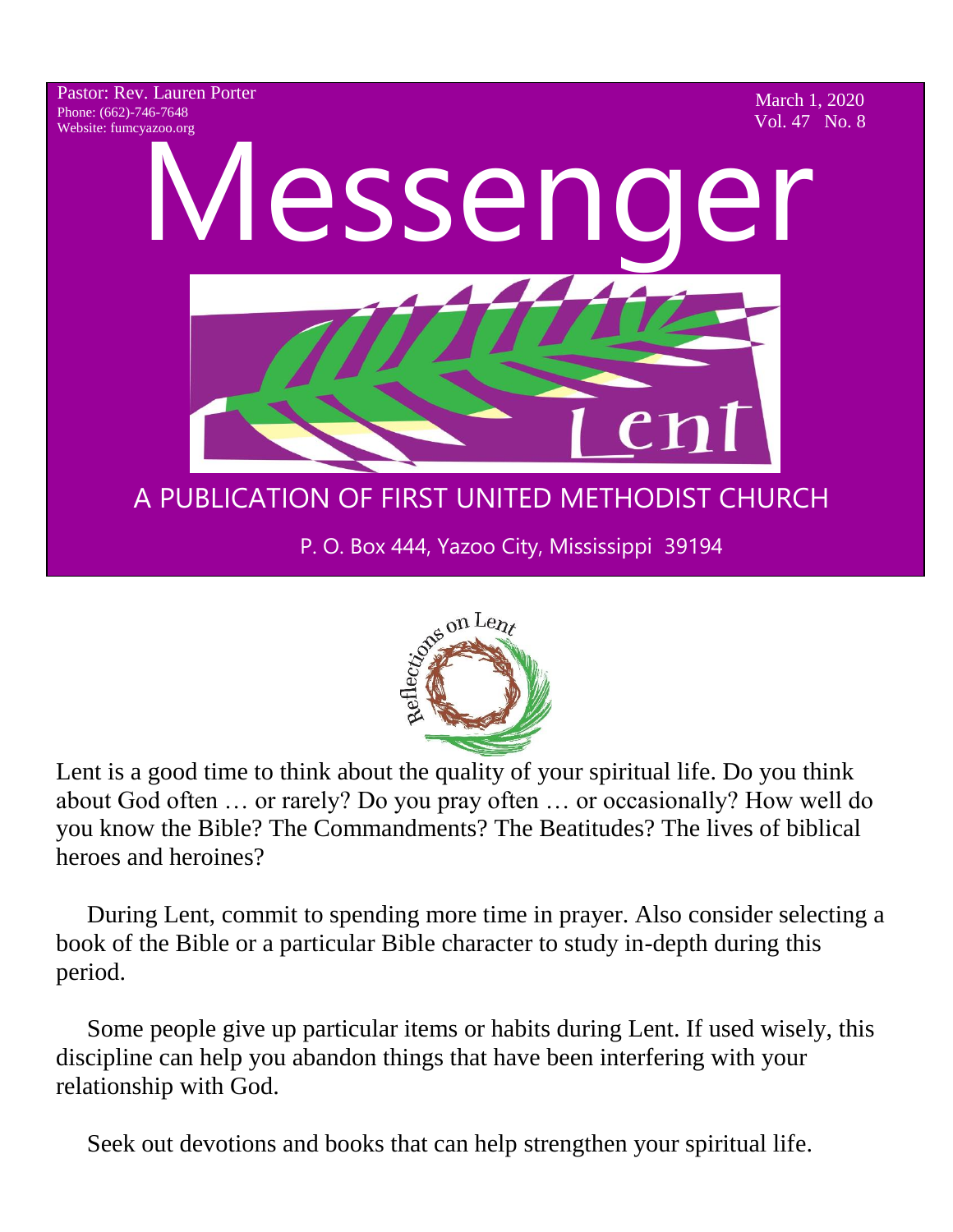### **THIS WEEKS CALENDAR**

### **SUNDAY, MARCH 1**

 9:00 a.m. Come AZ U R Service 9:50 a.m. Sunday School 11:00 a.m. Traditional Service 5:00 p.m. Planet 456 6:00 p.m. Adult Bible Study 6:00 p.m. Snack Supper 6:30 p.m. Youth **MONDAY, MARCH 2** 9-12 noon Methodist Market **TUESDAY, MARCH 3** 6:00 p.m. Ladies Bible Study/Millie's **WEDNESDAY, MARCH 4** 3-4:15 p.m. Hiskidz Choir 4:30 p.m. Handbell Choir 5:30 p.m. In the Hands of God/Prayer Meeting 6:00 p.m. Adult Bible Study 6:00 p.m. Chancel Choir **SATURDAY, MARCH 7** 9-12 noon Methodist Market



- 2. Puddin Watson, Lois Russell, Will Skinner Allen, Hannah Swoope
- 3. Alexis Swoope, Libbi Huff
- 4. Jimmy Whitaker, Andy Bardwell
- 5. JoAnne Collins, Thomas Hines  $\sim$  ~ ~ ~ ~

4. Mr. & Mrs. Albert Vandevere 6. Mr. & Mrs. Tommy Woodard



*Sympathy and love is extended to the family of Mrs. Jeanne Santmyer, who died February 24, 2020.*

# EXTRA! EXTRA!  $\star$ **Men's New**

 We had a great turnout for last week's County-Wide Men's Club meeting. Over 40 men from Methodist Churches across Yazoo County attended. FUMC was well represented with 15 members present. Everyone enjoyed Christian fellowship, an excellent meal, and learning more about the different missions of Wesley House.

 Special thanks to Tommy and Joe Ed Woodard for preparing venison chili, squirrel and dumplings, and vegetable soup with venison for everyone to enjoy! Thanks also to Reece Vaughan, Brent Chaney, and Hayes Kyle for their help setting up and serving everyone. Our next meeting will be the fall County-Wide on Thursday, August 20. Reminders and additional details will be sent as we get closer to the date. We hope to see you there!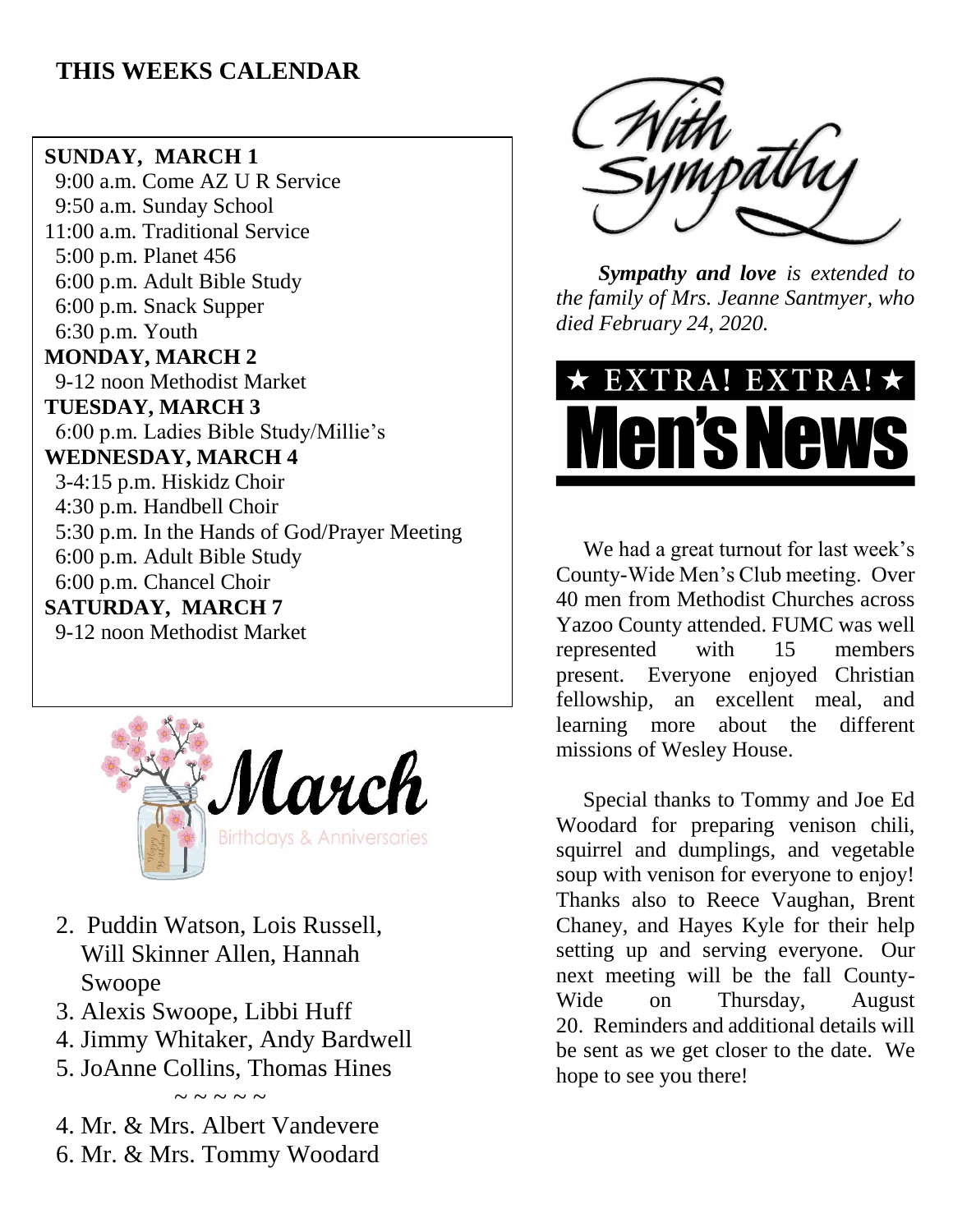## **Solid Ground**

 This month in Sunday school will take us into a new book in our *Fathom* series. This new lesson is "The Passion," and it will take us through the death and resurrection of Jesus. This month we will begin the Lenten season and prepare for Easter. The first lesson will take us through the arrival of Jesus into Jerusalem the week of Passover.

### **Sunday Night Youth**

 This Sunday night in youth group, we will be talking about our seventh disciple in our Bible study series, *The Twelve Outlaws.* Matthew is different from the other disciples that we have studied so far. He was despised within his community, yet God still used Him.

### **Wednesday Night Small Group**

 Wednesday night small group did not meet last week due to the Ash Wednesday service. We will meet this upcoming Wednesday night and wrap up our study, *What Do You Allow to Define You?* This week we will finish up on the lesson, *Identity and Purpose.* What do we base our identity on? Where does God fit in our lives?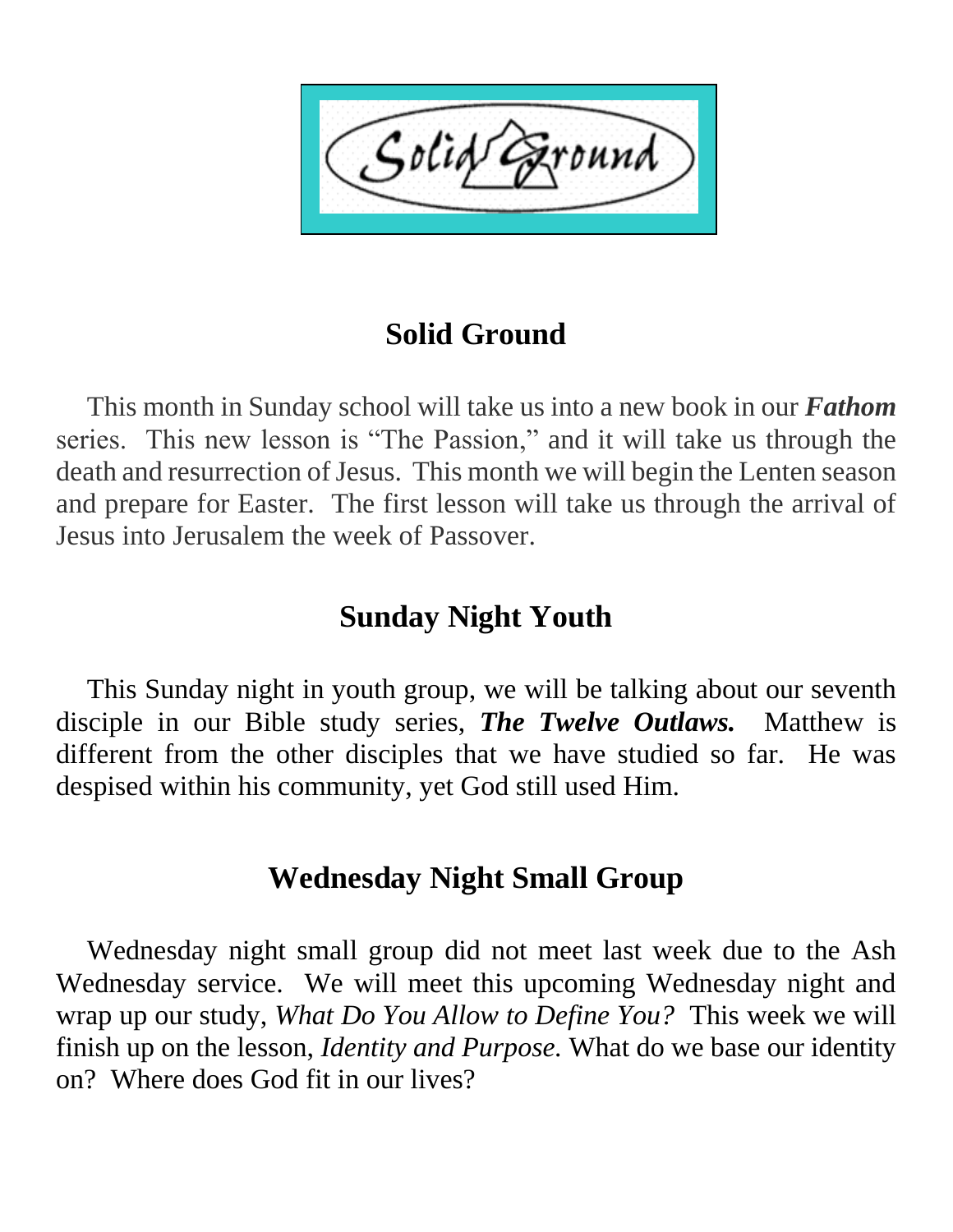# **Children's Page**



"If I, your Lord and teacher, have washed your feet, you too must wash each other's feet."

Matthew 5:1-9



 During the month of March, we will be studying lessons about Jesus, which will teach us more about his ministry. This week our lesson is about the Beatitudes. The Beatitudes are instructions on how Jesus says we should live. Jesus often teaches us to live differently than those of the world. It is not always easy, but we need to do our best to follow the things Jesus wants us to do.



 This week in Bible study, we will move into lesson 4 in our study, *Defined, Who God Says You Are*. This lesson is "Who We are in Christ." In this lesson, we will learn that God has a plan and a purpose for all of his children.